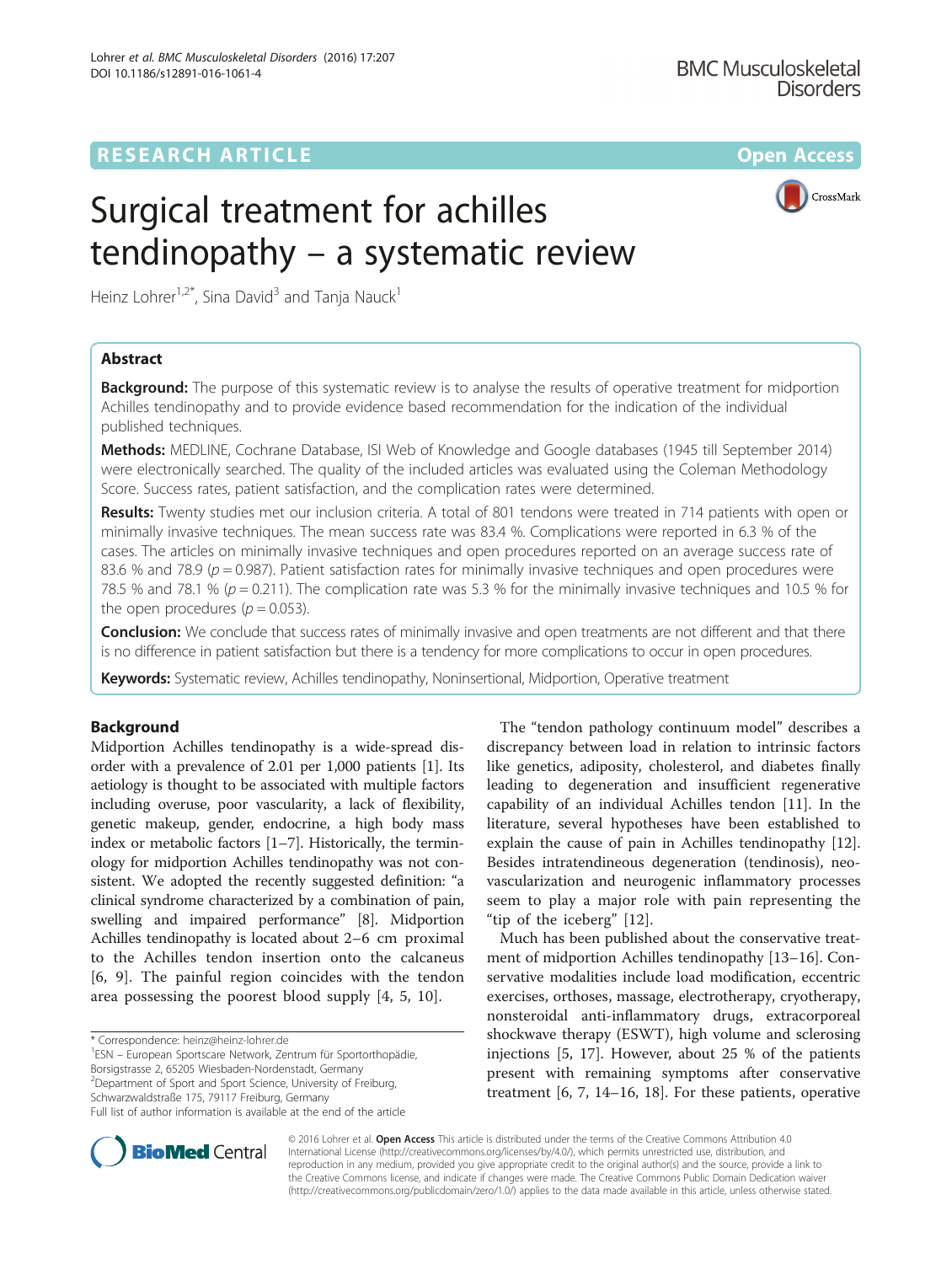intervention is indicated [\[5](#page-8-0), [6](#page-8-0), [17](#page-8-0), [19\]](#page-8-0). According to the "tendon pathology continuum model" [\[11](#page-8-0)] and to recent pathogenic considerations [[12](#page-8-0)] two principally different operative approaches and their combinations can be identified. Intratendineous lesions (tendinosis) or/and the pain producing or pain transmitting neurogenic structures outside the Achilles tendon are addressed. Specifically, the procedures address (a) removal of the abnormal tissue inside the Achilles tendon and the paratenon, (b) activation of the regenerative process by scarification of the Achilles tendon, (c) vascular disruption, (d) gastrocnemius recession to reduce the tension and therefore the overload of the Achilles tendon, and (e) if the quality of the tendinopathic Achilles tendon is poor (more severe cases), a transfer of an intact tendon (Flexor hallucis longus) can be performed [\[10, 20](#page-8-0)]. In 2001, a "critical review" for the operative treatment of midportion Achilles tendinopathy and in 2015 a systematic review for "outcomes for insertional and noninsertional Achilles tendinopathy surgery" were published [[20](#page-8-0), [21\]](#page-8-0). However, there is no systematic review available for operative treatment of midportion Achilles tendinopathy considering the different operative techniques.

The aim of this study is therefore, to systematically review the literature for operative treatment of midportion Achilles tendinopathy. It is hypothesized that operative approaches are effective for midportion Achilles tendinopathy not responding to first line conservative treatment. Additionally, it is questioned if a specific open or minimally invasive operative technique can be considered to be superior when comparing results and complications.

# Methods

#### Search strategy

MEDLINE, Cochrane Database, ISI Web of Knowledge and Google were systematically searched by two reviewers using the terms: (achilles tendinopathy OR achilles tendopathy OR achillodynia OR achillodynie OR tendinopathy OR tendo achilles OR achilles tendon OR achilles tendinosis OR achilles tendonosis OR tendinosis) AND ((midportion OR mid-portion OR non-insertional OR main body OR central core OR noninsertional OR mid portion OR percutaneous longitudinal tenotomy OR flexor hallucis longus transfer OR FHL OR gastrocnemius recession OR gastrocnemius lengthening OR paratenon release OR achilles tendinoscopy OR debridement) AND (surgery OR surgical OR surg OR operative OR operation OR treatment) NOT calcaneal bursitis OR bursitis OR hagland OR haglund OR insertional)) Filters: Publication date to 2014/09/31. The Cochrane Database of Clinical and Randomized Controlled Trials was additionally searched using the term "Achilles". The Google Scholar search was performed by using the keywords "Achilles tendinopathy" surgery -"calcaneal bursitis" -bursitis -hagland -haglund –insertional.

# Data collection and study selection

The procedure was based on the PRISMA guidelines for reporting systematic reviews and meta-analyses [\[22](#page-8-0)]. Two reviewers independently evaluated the titles and abstracts of the identified publications and the selected full text manuscripts in an unblinded standardized manner and excluded irrelevant articles (reviews, cadaver studies, technical descriptions). Disagreements between reviewers were resolved by consensus. Articles in English and German language were included. Differences remaining between the reviewers concerning inclusion of studies were discussed and consensus was obtained (3 cases).

# Inclusion criteria

We included prospective clinical studies reporting on the subjective, clinical, or functional outcome of operative treatment for midportion Achilles tendinopathy. Studies had to characterize the clinical syndrome by pain, swelling and impaired performance. Results from studies reporting on adult patients (age over 18 years) with midportion Achilles tendinopathy were included.

## Exclusion criteria

Studies, dealing with the treatment of Achilles tendon ruptures, insertional Achilles tendinopathy, retrocalcaneal bursitis/Haglund's disease and superficial calcaneal bursitis were excluded. Studies which used an inconsistent terminology were excluded since the treated condition was not unequivocally midportion Achilles tendinopathy. We didn't consider case series with less than five patients. Articles on expert opinion, reviews, those with retrospective design and unidentified outcome measures were also excluded. If different techniques were reported in one study and the results were not specified with respect to the used technique, we decided to exclude these data for the subgroup analysis. Studies which did not report on one of the required main outcome measures were not included in the specific calculations.

# Data extraction and quality assessment

We extracted outcome data using the Coleman methodology scale (CMS) [\[23\]](#page-8-0). By this it was possible to measure the methodological quality of the included studies. The score ranges between 0 and 100. A score of 100 represents a perfect study design that largely avoids the influence of chance, different biases, and confounding factors. As primary outcome criteria the results of the studies were classified referring to the "functional classification of postsurgical outcome for Achilles tendinopathy" as excellent, good, fair, or poor [\[20, 24](#page-8-0)]. This categorical and disease specific rating scale was developed for evaluation of outcome after Achilles tendinopathy operations. An excellent result indicates no residual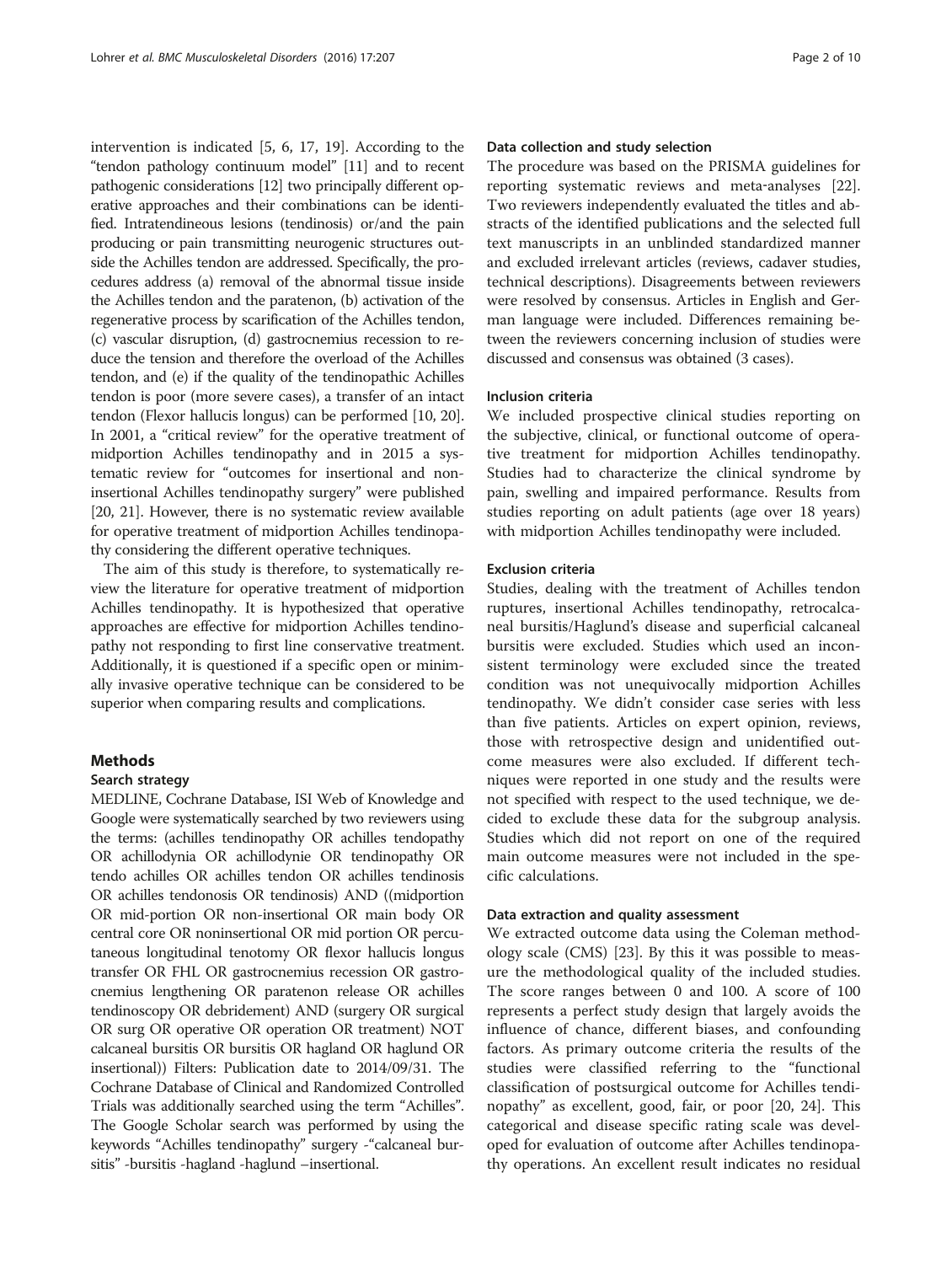symptoms and unlimited sport performance. Good means full sport ability but "some stiffness after strenuous activities". Fair is rated when there is improvement but still "stiffness and aching" related to sport activities. "No improvement at all" is considered poor. Even if the reliability and validity of this tool has not formally been analysed, it has been used to evaluate outcome in most of our reviewed studies. Excellent and good results sum up to the success rate [\[20\]](#page-8-0). Previous Achilles tendinopathy reviews reported improvement of methodological quality and a negative correlation between success rates during the reviewed periods [[20](#page-8-0), [21\]](#page-8-0). Respectively, we also correlated the CMS with operative success rate (%) and the year of publication. Secondary outcome criteria were patient's satisfaction and complications related to the performed operations. Patient's satisfaction is a subjective rating of the patients. The complication rate sums up wound infections, scar hypersensitivity in the operative field, hypertrophic scars, skin necrosis and fibrotic reactions, the need of further surgery, or Achilles tendon ruptures, as well as deep vein thrombosis and/or lung embolism. For analysis the results of the included studies were pooled referring to the used techniques (see grouping). This led to a main group analysis (open vs. minimally invasive) and to a subgroup analysis (open release of adhesions with or without resection of the paratenon, open debridement of tendinopathic areas through a central longitudinal tenotomy, flexor hallucis longus (FHL) transfer, longitudinal tenotomy, gastrocnemius lengthening or recession, percutaneous longitudinal tenotomy, minimally invasive debridement).

# Grouping

In the initial part of the analyses and based on a recently published instructional review [[15](#page-8-0)] we pooled the extracted data in two groups (open techniques and minimally invasive techniques). A technique was classified as minimally invasive, if the length of a single incision was less than 1 inch (2.5 cm). The open procedures group included longitudinal tenotomies with debridement of the diseased area of the tendon with or without tendon augmentation, and gastrocnemius lengthening or recession. The minimally invasive group included percutaneous longitudinal tenotomies, endoscopic debridement or scraping with or without the augmentation of the flexor hallucis longus or the plantaris tendon, and minimally invasive gastrocnemius lengthening or recession.

For the subgroup analysis we pooled the data in six groups: open peritendineous debridement = open release of adhesion with or without resection of the paratenon, open intratendineous debridement = open debridement of tendinopathic areas through a central longitudinal tenotomy, FHL transfer/augmentation, gastrocnemius lengthening or recession, percutaneous longitudinal tenotomy, and minimally invasive paratenon debridement.

## Statistical analysis

For the statistical analysis IBM SPSS 21 was used. Operative methods were compared by descriptive statistics (weighted means and standard deviations). All data were checked for normal distribution. The level of significance was defined at  $p = 0.05$ . We compared the results of the different techniques in two steps. In a first step the results of open and minimally invasive techniques (main group/outcome) were compared. In a second step subgroups (six specific techniques) were compared (open peritendineous debridement, open intratendineous debridement, FHL tendon transfer/augmentation, gastrocnemius lengthening or recession, percutaneous longitudinal tenotomy, and minimally invasive paratenon debridement). A Breslow-Day-Test was used to compare the odds' ratio of the correlation between the different techniques. After that a Mantel-Haenszel-chi-squared test was used to compare the outcome of the different techniques. A Bonferroni-Holm-Test was used for the post-hoc test. Pearson correlation was calculated between the CMS and the success rate and the CMS and the year of publication.

# Results

# Study selection

A total of 4453 studies were electronically identified for inclusion in the review. After adjusting for duplicates 4378 potentially relevant studies remained. After reviewing the titles and abstracts 4302 of these studies were discarded because it appeared that these papers clearly did not meet the criteria. The full text of the remaining 76 papers was obtained and examined in more detail. Fifty-six studies did not meet the inclusion criteria as described. The hand search of the references identified one more relevant article which was not detected from the electronic search. Twenty-one articles were considered to be relevant and the respective full texts were further analysed. Three authors of the included studies were contacted by email to obtain further detailed information which was not presented in their publications [\[18, 25](#page-8-0), [26\]](#page-8-0).

One group of researchers [\[27](#page-8-0)] published results once in 1997 and an update in 2013 [\[28\]](#page-8-0). We only included the updated results. Finally, 20 articles remained and served as the database for this review (Fig. [1](#page-3-0)) [[4, 18](#page-8-0), [19](#page-8-0), [24](#page-8-0)–[26](#page-8-0), [28](#page-8-0)–[41\]](#page-9-0).

# Population characteristics

The total number of patients with Achilles tendinopathy in the 20 included studies was 714 and 801 tendons were treated. Eight of the included studies treated 388 patients with bilateral midportion Achilles tendinopathy [[4, 24](#page-8-0), [25](#page-8-0), [30, 32, 36](#page-8-0), [38](#page-9-0), [41\]](#page-9-0). The mean age of the patients was 46.6 years (range 28.7 to 61). There were 61 % males and 39 % females. Seven studies did not report patient characteristics or did not state them clearly regarding age and gender [[18](#page-8-0), [26, 28](#page-8-0), [31](#page-8-0), [32, 34](#page-8-0)].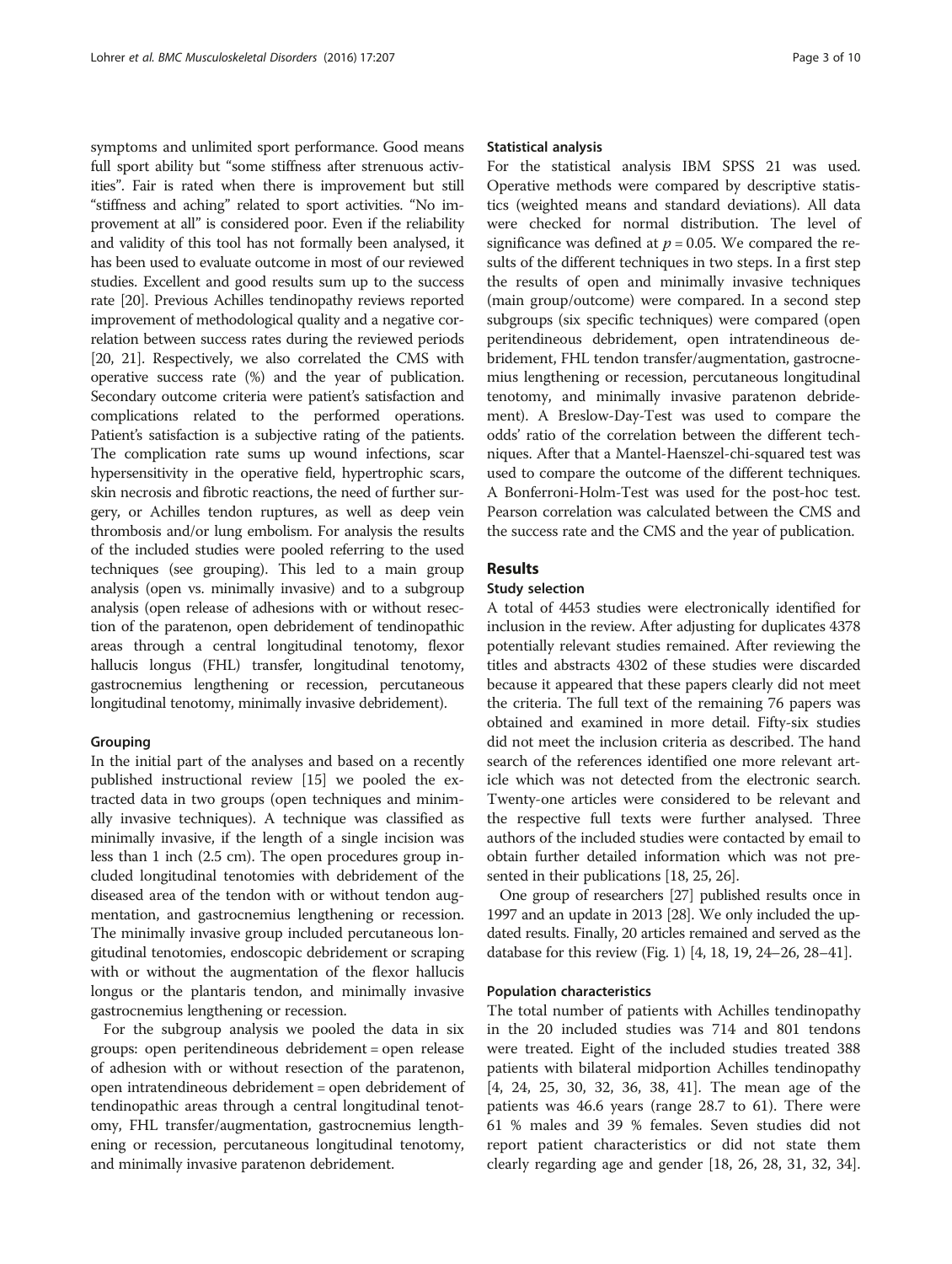<span id="page-3-0"></span>

Three studies reported different results for variable populations [\[25, 34, 35\]](#page-8-0). One compared the results of female and male patients and reported both a higher success rate and a lower complication rate in males [[35\]](#page-8-0). In two other studies the authors showed that athletic patients recovered with a higher success rate accompanied by a lower complication rate compared to non-athletic patients [\[25](#page-8-0), [34](#page-8-0)].

# Preoperative treatment

Preoperatively, all patients underwent conservative treatment for at least three months. The reported conservative treatments included immobilization, eccentric exercise, stretching, cryotherapy, ultrasound therapy, laser therapy, orthotics, extracorporeal shock wave therapy, sclerosing injections, and anti-inflammatory medication [[4, 18, 19, 24](#page-8-0)–[26](#page-8-0), [28](#page-8-0)–[41\]](#page-9-0).

## Grouping

The open procedure group (542 patients) included longitudinal tenotomies with debridement of the diseased area of the tendon with or without tendon augmentation (537 patients) [[4, 18, 19, 24](#page-8-0), [29](#page-8-0), [32](#page-8-0), [34, 35, 37,](#page-8-0) [41](#page-9-0)] and gastrocnemius lengthening or recession (5 patients, Table [1](#page-4-0)) [[31](#page-8-0)]. The minimally invasive group (172 patients) included percutaneous longitudinal tenotomies (47 patients) [\[28](#page-8-0), [40](#page-9-0)], endoscopic debridement or scraping with or without augmentation of the flexor hallucis longus or the plantaris tendon (111 patients) [[25](#page-8-0), [26](#page-8-0), [33,](#page-8-0) [38, 39, 42](#page-9-0)] and minimally invasive gastrocnemius lengthening or recession (14 patients) [[30](#page-8-0)].

The subgroups analyses revealed 109 patients treated with open peritendineous debridement [[18](#page-8-0), [24\]](#page-8-0), 96 patients had open intratendineous debridement [\[18](#page-8-0), [19](#page-8-0), [24](#page-8-0), [32\]](#page-8-0), 152 patients had FHL transfer/augmentation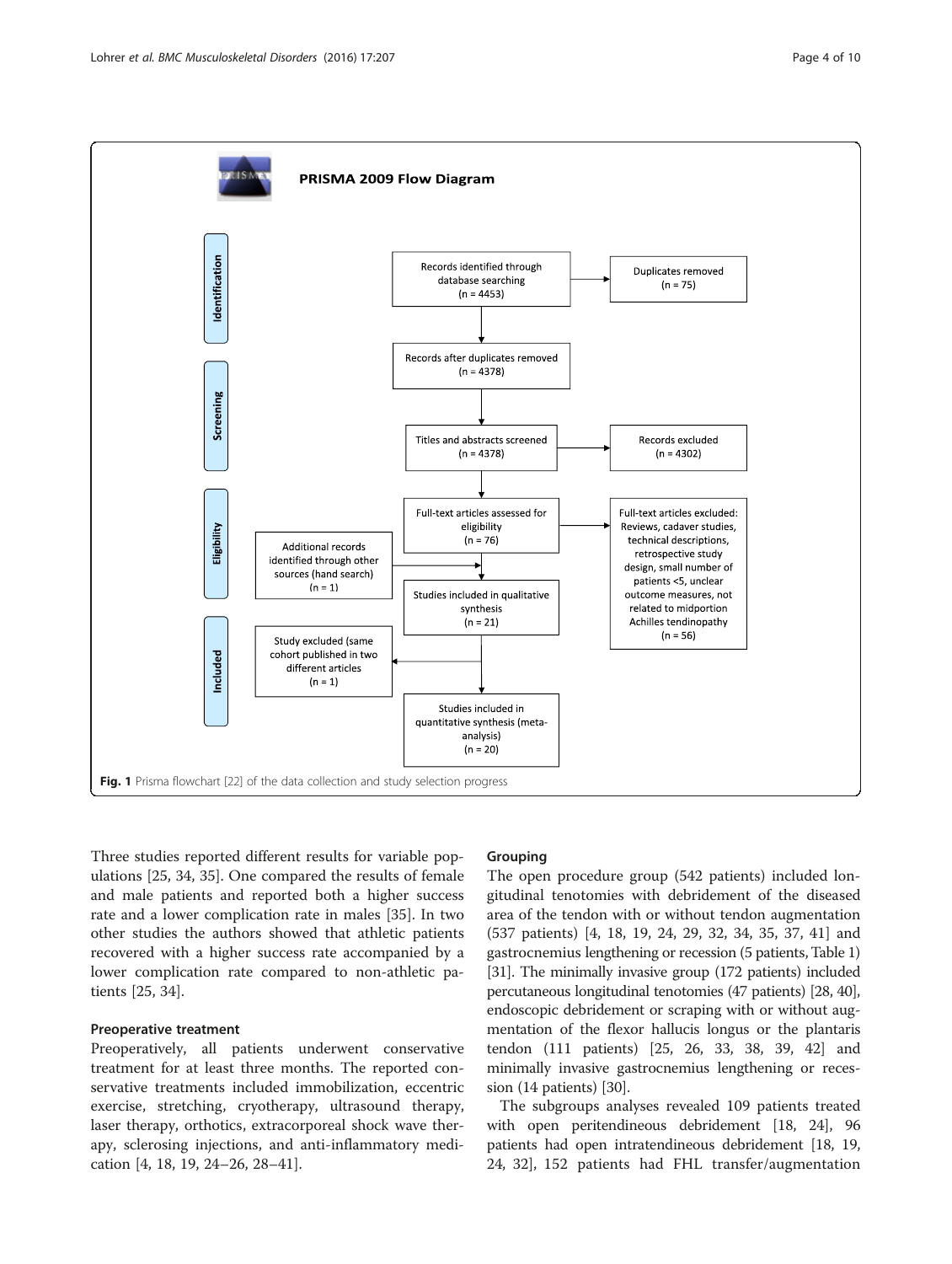|                               | Year | CMS             | $\mathbb N$ | Age             | <b>FU</b>       | SR              | PS              | <b>CR</b>           |
|-------------------------------|------|-----------------|-------------|-----------------|-----------------|-----------------|-----------------|---------------------|
| Open techniques               |      |                 |             |                 |                 |                 |                 |                     |
| Rolf et al. [4]               | 1997 | 60              | 58          | 40              | 25              | 75              | n.s             | 13                  |
| Nelen et al. [24]             | 1989 | 66              | 91          | 30              | 48              | 85              | n.s             | $\overline{7}$      |
| Cottom et al. [29]            | 2008 | 81              | 62          | 61              | 27              | n.s             | 95              | 23                  |
| Wilcox et al. [41]            | 2000 | 58              | 17          | 61              | 14              | 75              | n.s             | $\circ$             |
| Martin et al. [37]            | 2005 | 84              | 44          | 58              | 41              | 91              | 86              | 11                  |
| Alfredson et al. [19]         | 2007 | 53              | 10          | 45              | 6               | 100             | 80              | 10                  |
| Lohrer & Nauck [32]           | 2014 | 81              | 34          | 50              | 12              | 97              | n.s             | 8                   |
| Paavola et al. [18]           | 2002 | 59              | 42          | 42              | 7               | 83              | 87              | 6                   |
| Maffulli et al. [34]          | 2006 | 75              | 93          | n.s             | 37              | 66              | 68              | 9                   |
| Maffulli et al. [35]          | 2008 | 75              | 86          | n.s             | 40              | 73              | 69              | 10                  |
| Gurdezi et al. [31]           | 2013 | 70              | 5           | 45              | 30              | n.s             | 66              | n.s                 |
|                               |      | $69.3 \pm 10.7$ | 542         | $45.6 \pm 10.5$ | $32.0 \pm 14.6$ | $78.9 \pm 11.5$ | $78.1 \pm 11.3$ | $10.5 \pm 5.9$      |
| Minimally invasive techniques |      |                 |             |                 |                 |                 |                 |                     |
| Duthon et al. [30]            | 2011 | 64              | 14          | 42              | 24              | 79              | 60              | $\circ$             |
| Maquirriain [42]              | 2013 | 79              | 24          | 46              | 92              | 100             | n.s             | $\overline{7}$      |
| Lui [33]                      | 2012 | 69              | 5           | 46              | 20              | 80              | n.s             | $\circ$             |
| Thermann et al. [39]          | 2009 | 69              | 8           | 52              | 6               | 80              | 80              | $\mathsf{O}\xspace$ |
| Maffulli et al. [28]          | 2013 | 84              | 39          | 45              | 204             | 77              | 77              | 18                  |
| Pearce et al. [26]            | 2011 | 62              | 11          | 37              | 30              | n.s             | 72              | 0                   |
| Vega et al. [40]              | 2008 | 69              | 8           | 43              | 27              | 100             | n.s             | $\mathsf{O}\xspace$ |
| Alfredson [25]                | 2011 | 73              | 16          | 47              | 18              | 74              | 74              | 3                   |
| Ruergård & Alfredson [38]     | 2014 | 79              | 47          | 52              | 12              | n.s             | 88              | $\mathsf{O}\xspace$ |
|                               |      | $72.0 \pm 7.4$  | 172         | $46.7 \pm 4.7$  | $70.0 \pm 63.6$ | $83.6 \pm 10.9$ | $78.5 \pm 9.3$  | $5.3 \pm 6.1$       |

<span id="page-4-0"></span>Table 1 Results of the reviewed literature for open and minimally invasive procedures

Year of publication (Year), Coleman Methodological Score (CMS), Number of patients (N), Age (years), Followup period (FU) in months , Success rate (SR) in %, Patient satisfaction (PS) in %, and Complication rates (CR) in %. Values for FU, SR, and PS of the individual studies are presented as means. N.s. = not specified. Summarized information of the open and minimally invasive techniques studies are presented in the last lines of the respective sections (CMS = unweighted mean. Age, FU, SR, PS, and  $CR = weighted$  means  $\pm$  SD)

[[24, 29](#page-8-0), [33](#page-8-0), [37,](#page-8-0) [41\]](#page-9-0), 19 patients had gastrocnemius lengthening or recession [[30](#page-8-0), [31](#page-8-0)], 126 patients had percutaneous longitudinal tenotomy [[25, 28\]](#page-8-0), and 106 patients had minimally invasive paratenon debridement [\[25](#page-8-0), [26,](#page-8-0) [38, 40, 42](#page-9-0)] (Table [2](#page-5-0)). Two studies treated patients with different techniques but did not clearly enough state the results and were therefore not included in the subgroup analysis [[34](#page-8-0), [35](#page-8-0)]. Two studies presented cohorts treated with different operative techniques (percutaneous longitudinal tenotomy and minimally invasive paratenon debridement) [[24](#page-8-0), [25](#page-8-0)]. One of these studies specified the number of patients only for the whole group. For the performed operative techniques only the numbers of Achilles tendons are presented. For this specific case, we decided to incorporate the number of treated Achilles tendons in our subgroup analyses [\[24](#page-8-0)].

#### Methodological quality

The mean CMS of all reviewed articles was 70.1 (range 53 to 84). We found no significant correlation

between the CMS and the reported success rates  $(r = 0.04;$  $p = 0.17$ ). The correlation between the CMS and the year of publication was  $(r = 0.42, p = 0.07)$ .

# Operative techniques

The mean success rate for all procedures was 83.4 % (range 66 to 100 %). Four studies didn't report on the success rate (Table 1) [[26, 29, 31,](#page-8-0) [38](#page-9-0)].The overall patient satisfaction was 77.5 % (range 60 to 95 %) and the complication rate was 6.3 % (range 0 to 23 %). In 2.4 % of the cases reoperation was necessary. In three cases (0.4 %) a total tendon rupture occurred during postoperative rehabilitation [\[4](#page-8-0), [24, 25\]](#page-8-0).

# Open procedures

The results of open techniques were reported in 11 studies (604 tendons in 542 patients). The mean success rate was 78.9 % (range 66 to 100). The mean patient satisfaction rate was 78.1 % (range 66 to 95). The mean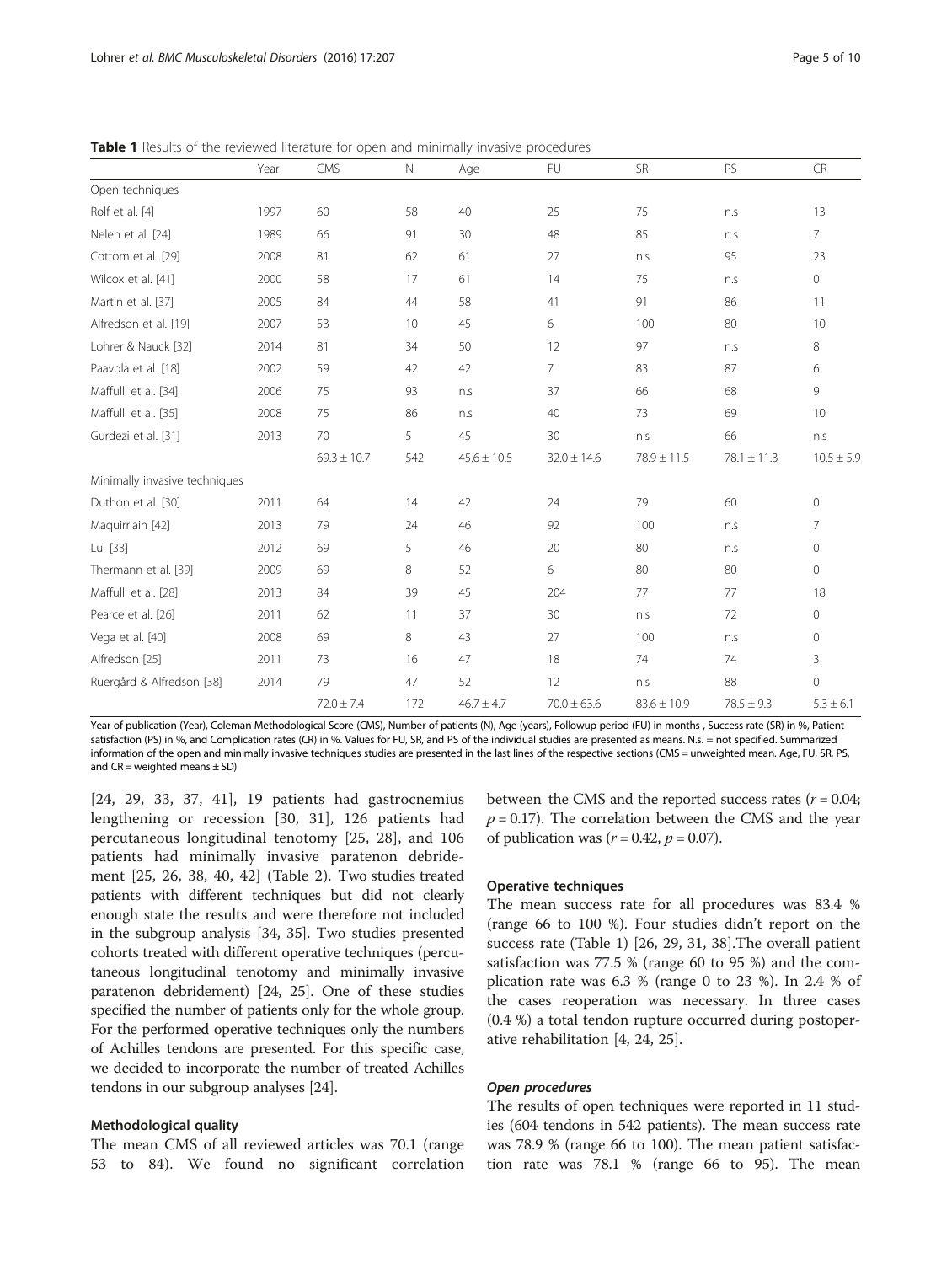|                                          | Year | <b>CMS</b>      | $\mathbb N$ | Age            | <b>FU</b>         | <b>SR</b>       | PS             | <b>CR</b>       |
|------------------------------------------|------|-----------------|-------------|----------------|-------------------|-----------------|----------------|-----------------|
| Open peritendineous debridement          |      |                 |             |                |                   |                 |                |                 |
| Nelen et al. [24] <sup>a</sup>           | 1989 | 66              | 93          | n.s.           | n.s.              | 88              | n.s.           | n.s.            |
| Paavola et al. [18]                      | 2002 | 59              | 16          | 37             | $\overline{7}$    | 100             | 94             | 6               |
|                                          |      | $62.5 \pm 4.9$  | 109         | 37             | 7                 | $89.8 \pm 8.5$  | 94             | 6               |
| Open intratendineous debridement         |      |                 |             |                |                   |                 |                |                 |
| Nelen et al. [24] <sup>a</sup>           | 1989 | 66              | 26          | n.s.           | n.s.              | 73              | n.s.           | n.s.            |
| Alfredson et al. [19]                    | 2007 | 53              | 10          | 45             | 6                 | 100             | 80             | 10              |
| Lohrer & Nauck [32]                      | 2014 | 81              | 34          | 50             | 12                | 97              | n.s.           | 8               |
| Paavola et al. [18]                      | 2002 | 59              | 26          | 46             | $\overline{7}$    | 73              | 79             | 27              |
|                                          |      | $64.8 \pm 12.1$ | 96          | $47.8 \pm 2.6$ | $6.8 \pm 4.9$     | $84.3 \pm 14.8$ | $79.3 \pm 0.7$ | $15.3 \pm 10.4$ |
| FHL transfer/augmentation                |      |                 |             |                |                   |                 |                |                 |
| Nelen et al. [24]                        | 1989 | 66              | 24          | n.s.           | n.s.              | 87              | n.s.           | n.s.            |
| Cottom et al. [29]                       | 2008 | 81              | 62          | 61             | 27                | n.s.            | 95             | 23              |
| Wilcox et al. [41]                       | 2000 | 58              | 17          | 61             | 14                | 75              | n.s.           | $\overline{0}$  |
| Martin et al. [37]                       | 2005 | 84              | 44          | 58             | 41                | 91              | 86             | 11              |
| Lui et al. [33]                          | 2012 | 69              | 5           | 46             | 20                | 80              | n.s.           | $\mathbf 0$     |
|                                          |      | $71.6 \pm 10.8$ | 152         | $59.4 \pm 7.1$ | $29.8 \pm 11.6$   | $86.3 \pm 7.1$  | $91.3 \pm 6.4$ | $14.9 \pm 11.0$ |
| Gastrocnemius recession                  |      |                 |             |                |                   |                 |                |                 |
| Duthon et al. [30]                       | 2011 | 64              | 14          | 42             | 24                | 79              | 60             | $\mathbf 0$     |
| Gurdezi et al. [31]                      | 2013 | 70              | 5           | 45             | 30                | n.s.            | 66             | n.s.            |
|                                          |      | $67.0 \pm 4.2$  | 19          | $42.8 \pm 2.1$ | $25.6 \pm 4.2$    | 79.0            | $61.6 \pm 4.2$ | 0.0             |
| Percutaneous longitudinal tenotomy       |      |                 |             |                |                   |                 |                |                 |
| Alfredson et al. [25]                    | 2011 | 73              | 87          | 46             | 18                | 83              | 83             | 3               |
| Maffulli et al. [28]                     | 2013 | 84              | 39          | 45             | 204               | 77              | 77             | 18              |
|                                          |      | $78.5 \pm 7.8$  | 126         | $45.7 \pm 0.7$ | $75.6 \pm 131.6$  | $81.1 \pm 4.2$  | $81.1 \pm 4.2$ | $7.6 \pm 10.6$  |
| Minimally invasive paratenon debridement |      |                 |             |                |                   |                 |                |                 |
| Maquirriain et al. [42]                  | 2013 | 79              | 24          | 46             | 92                | 100             | n.s.           | 7               |
| Pearce et al. [26]                       | 2012 | 62              | 11          | 37             | 30                | n.s.            | 72             | $\mathbf{0}$    |
| Vega et al. [40]                         | 2008 | 69              | 8           | 43             | 27                | 100             | n.s.           | $\mathbf{0}$    |
| Alfredson et al. [25]                    | 2011 | 73              | 16          | 47             | 18                | 74              | 74             | 3               |
| Ruergård & Alfredson [38]                | 2014 | 79              | 47          | 52             | 12                | n.S.            | 88             | $\overline{0}$  |
|                                          |      | $72.4 \pm 7.2$  | 106         | $47.7 \pm 5.5$ | $34.0 \pm 32.2$ . | $91.3 \pm 15.0$ | $82.6 \pm 8.7$ | $2.0 \pm 3.1$   |

<span id="page-5-0"></span>Table 2 Results of the reviewed literature for the specific operative techniques

Year of publication (Year), Coleman Methodological Score (CMS), Number of patients (N), <sup>a</sup>For this study N means number of tendons, Age (years), Followup period (FU) in months, Success rate (SR) in %, Patient satisfaction (PS) in %, and Complication rates (CR) in %. Values for FU, SR, and PS of the individual studies are presented as means. Summarized information of the specific operative techniques are presented in the last lines of the respective sections (CMS = unweighted mean. Age, FU, SR, PS, and  $CR$  = weighted means  $\pm$  SD)

complication rate was 10.5 % (range 0 to 23) (Table [1](#page-4-0)) [[4, 17](#page-8-0), [19](#page-8-0), [24](#page-8-0), [29, 31, 32, 34](#page-8-0), [35](#page-8-0), [37](#page-8-0), [41](#page-9-0)].

#### Minimally invasive techniques

Minimally invasive techniques were reported in nine studies (198 tendons in 172 patients). The mean success rate was 83.6 % (range 74 to 100). The mean patient satisfaction rate was 78.5 % (range 60 to 88). Complications occurred in 5.3 % of the cases (range 0 to 18; Table 2) [[25, 26, 28](#page-8-0), [30](#page-8-0), [33](#page-8-0), [36](#page-8-0), [38](#page-9-0)–[40\]](#page-9-0).

# Comparison of the techniques

Statistically, no difference was found between open and minimally invasive procedures regarding success rates (78.9 % and 83.6 %;  $p = 0.987$ ) and patient satisfaction (78.1 % and 78.5 %;  $p = 0.211$ ). Studies on open techniques reported a tendency to more complications than the studies on minimally invasive techniques (9.7 % and 3.1 %;  $p = 0.053$ ) (Table [1](#page-4-0)).

The subgroup analyses for the success rates demonstrated superiority of minimally invasive paratenon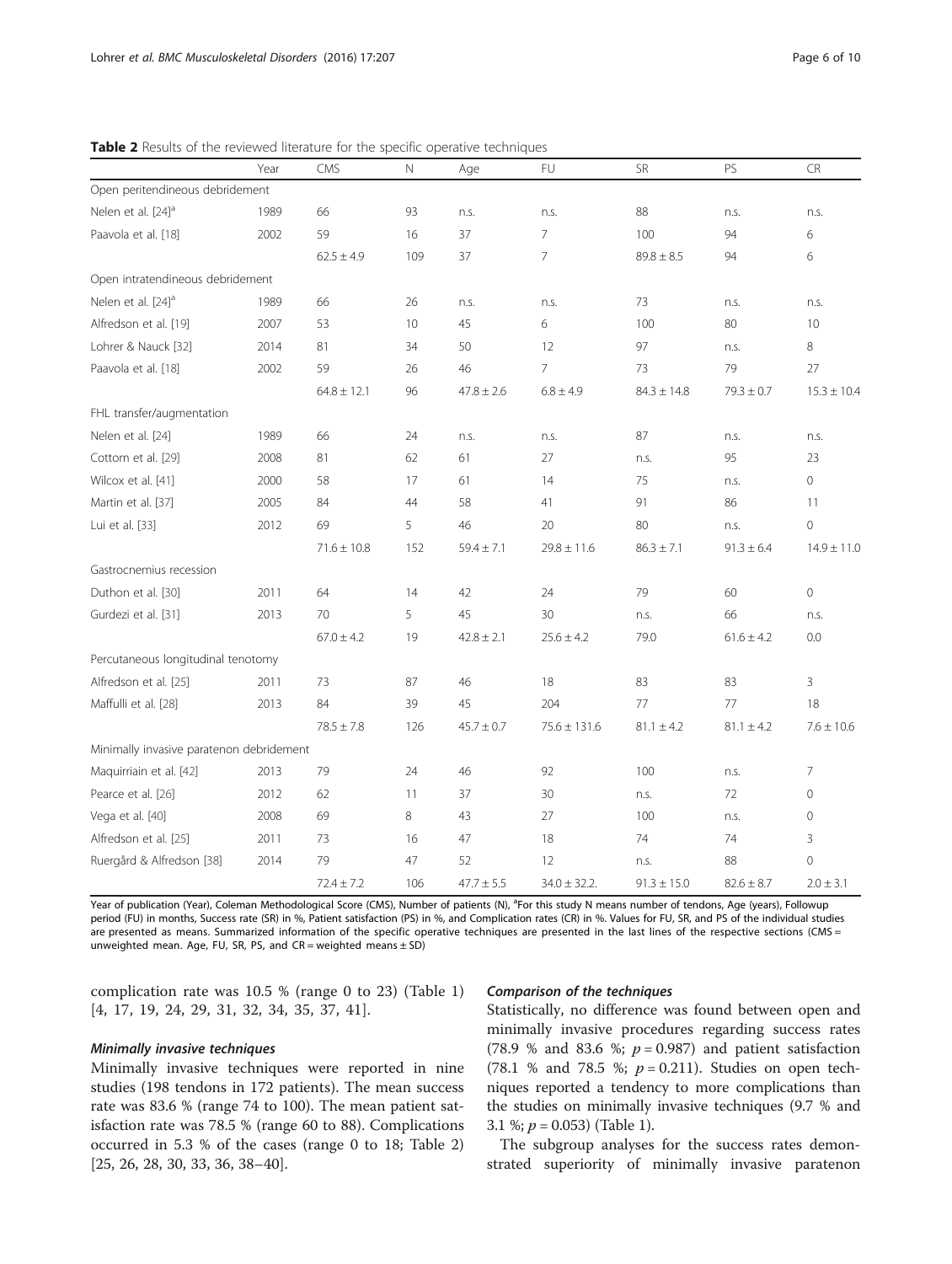<span id="page-6-0"></span>debridement compared with percutaneous longitudinal tenotomy ( $p = 0.036$ ). All other success rates comparisons were not statistically different ( $p = 0.083$  to 0.916, Table 3). Higher patient satisfaction rates were detected for open paratenon debridement (94 %) compared with open intratendineous debridement (79.3 %,  $p < 0.003$ ), gastrocnemius recession (61.6 %,  $p < 0.0001$ ), percutaneous longitudinal tenotomy (81.1 %,  $p = 0.008$ ), and minimally invasive paratenon debridement (82.5 %,  $p < 0.028$ ). FHL tendon transfer/augmentation (91.3 %) was associated with a higher patient satisfaction rate than open intratendineous debridement (79.3 %,  $p = 0.006$ ), gastrocnemius recession/lengthening (61.6 %,  $p = 0.001$ ) and percutaneous longitudinal tenotomy (81.1 %,  $p = 0.017$ ). The complication rates for FHL tendon transfer/augmentation (14.9 %) was higher than for open paratenon debridement (6 %,  $p = 0.048$ ) and for minimally invasive paratenon debridement (2.0 %,  $p = 0.001$ ; Table [2\)](#page-5-0).

#### Post-operative treatment

All studies but two [[26](#page-8-0), [33](#page-8-0)] reported on the postoperative treatment. The authors of open procedures allowed weight bearing after 2 weeks [\[19, 34](#page-8-0)], recommended the wearing of a cast for more than 6 weeks [[4, 29, 32](#page-8-0), [37,](#page-8-0) [41](#page-9-0)], and allowed competitive sports after two to six months [[18](#page-8-0), [24](#page-8-0), [34, 35](#page-8-0)]. The authors of minimally invasive procedures recommended full weight bearing after one [[36](#page-8-0)] to two weeks [\[19, 25](#page-8-0), [31,](#page-8-0) [38](#page-9-0)–[40\]](#page-9-0), wearing of a cast for 6 weeks [\[28\]](#page-8-0) and sports activity after 6 weeks [[28](#page-8-0)] to three month [\[30\]](#page-8-0).

## **Discussion**

This study systematically evaluates the literature for the effectiveness of operative treatment in patients with midportion Achilles tendinopathy. The analyses are based on success rates, patient satisfaction, and complication rates.

The most important finding of our study is that operative treatment is a successful option for midportion Achilles tendinopathy recalcitrant to non-operative treatment. Overall, this finding mirrors exactly the results of another recent systematic review (83.4 % vs. 83.5 %) [\[21\]](#page-8-0). That review, however, is biased by including also retrocalcaneal bursitis and case reports. A systematic review for retrocalcaneal bursitis surgery presented success rates of 91 % for endoscopic and 73 % for open procedures [\[43\]](#page-9-0). Our results are superior to a critical Achilles tendinopathy review from 2001 (mean success rate = 77 %) [\[20\]](#page-8-0).

We specifically addressed midportion Achilles tendinopathy. Depending from the used technique, success rates vary between 73 and 100 %. Even if the reviewed literature did not definitely describe the pathologic stage of the treated tendons, one could argue that more advanced stages of Achilles tendon degeneration will lead the treating surgeon to indicate more complex operative treatments. In practice a surgeon would not randomly choose between minimally invasive tendon debridement and FHL augmentation but would choose the latter procedure for a more severe case. Consequently, different stages of Achilles tendon lesions may differ in their response to a specific operative technique; e.g. advanced

Table 3 Results of the statistical comparisons between the reviewed groups of different operative procedures

|                                        |                                          | <b>SR</b>          | PS                  | <b>CR</b>            |
|----------------------------------------|------------------------------------------|--------------------|---------------------|----------------------|
| Open procedures vs.                    | Minimally invasive procedures            | 0.987              | 0.211               | 0.053                |
| Open peritendineous debridement vs.    | Open intratendineous debridement         | 0.250              | 0.003 <sup>a</sup>  | 0.062                |
|                                        | FHL transfer/augmentation                | 0.477              | 0.688               | $0.048$ <sup>a</sup> |
|                                        | Gastrocnemius recession                  | 0.327              | 0.0001 <sup>a</sup> | 0.557                |
|                                        | Percutaneous longitudinal tenotomy       | 0.083              | 0.008 <sup>a</sup>  | 0.846                |
|                                        | Minimally invasive paratenon debridement | 0.866              | 0.028 <sup>a</sup>  | 0.188                |
| Open intratendineous debridement vs.   | FHL transfer/augmentation                | 0.692              | 0.006 <sup>b</sup>  | 0.913                |
|                                        | Gastrocnemius recession                  | 0.882              | 0.264               | 0.145                |
|                                        | Percutaneous longitudinal tenotomy       | 0.752              | 0.756               | 0.121                |
|                                        | Minimally invasive paratenon debridement | 0.130              | 0.507               | 0.160                |
| FHL transfer/augmentation vs.          | Gastrocnemius recession                  | 0.620              | 0.001 <sup>a</sup>  | 0.144                |
|                                        | Percutaneous longitudinal tenotomy       | 0.311              | 0.017 <sup>a</sup>  | 0.097                |
|                                        | Minimally invasive paratenon debridement | 0.266              | 0.064               | 0.001 <sup>b</sup>   |
| Gastrocnemius recession vs.            | Percutaneous longitudinal tenotomy       | 0.916              | 0.145               | 0.433                |
|                                        | Minimally invasive paratenon debridement | 0.215              | 0.095               | 0.698                |
| Percutaneous longitudinal tenotomy vs. | Minimally invasive paratenon debridement | 0.036 <sup>b</sup> | 0.814               | 0.077                |

Significant findings are presented in bold. The first line relates to Table [1](#page-4-0). The rest of the table represents findings from Table [2.](#page-5-0) <sup>a</sup>The significant value favours the technique which is described in the first column. <sup>b</sup>The significant value favours the technique which is described in the second column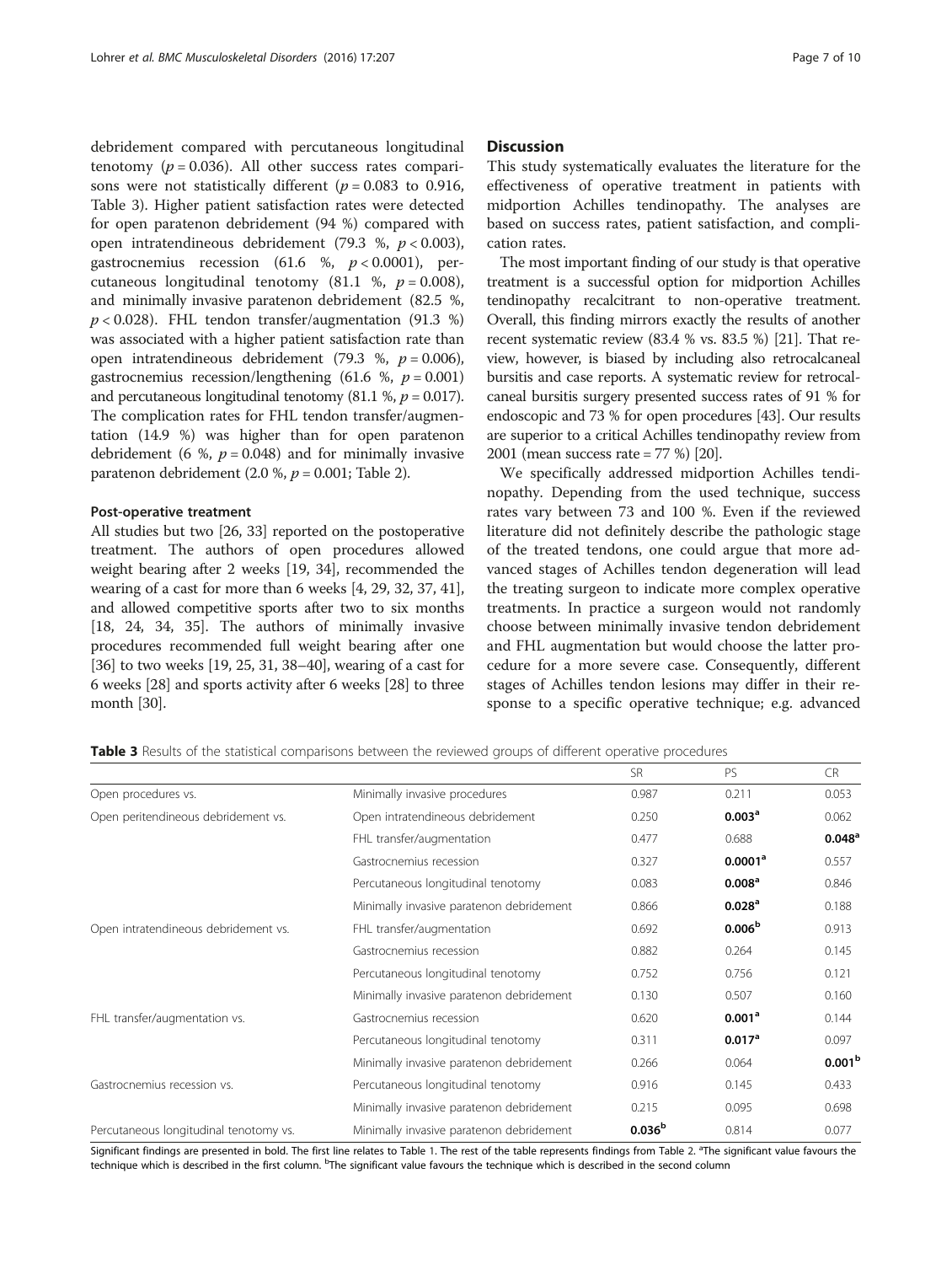stages of Achilles tendon degeneration with impaired tendon quality may in principle be better treated with an augmentation, while an isolated minimally invasive paratenon debridement may not be sufficient for that advanced pathology. Most minimally invasive techniques focus mainly the peritendineous tissues and intend to eliminate neovascularization with its accompanying nerves as a cause of pain and disease progression [\[10](#page-8-0)]. So, minimally invasive approaches in principle address pain, while open techniques aim to treat the degenerated tendon tissue. For the results of the analyses of the different operative techniques (subgroup analyses), a respective selection bias has to be stated. Considering these limitation this systematic review shows that there is no statistical difference between open procedures and the minimally invasive techniques regarding success rates (78.9 % vs. 83.6 %;  $p = 0.987$ ) and patient satisfaction (78.1 % vs. 78.5 %;  $p = 0.211$ ), but the complication rate is tendentially higher following open surgery  $(10.5 %$  vs. 5.3 %;  $p = 0.053$ ).

The subgroup analysis showed superiority of the minimally invasive paratenon debridement over percutaneous longitudinal tenotomy (91.3 % vs. 81.1 %;  $p = 0.036$ ). The higher patient satisfaction and lower complication rates following paratenon debridement (Table [3](#page-6-0)) are based on only one report and therefore needs further substantiation in future research. Lowest success rates are presented for gastrocnemius recession (61.6 %; Table [3](#page-6-0)). Comparison of the complication rates favored minimally invasive paratenon debridement (2.0 %; Tables [2](#page-5-0) and [3](#page-6-0)).

According to previous reports we decided to use the CMS to make outcomes comparable [[25,](#page-8-0) [44\]](#page-9-0). A previous critical review on operative midportion Achilles tendinopathy treatment reported on a mean CMS of 37.6 (range 2 to 74) [[20\]](#page-8-0) while another systematic review included both, Achilles tendinopathy and retrocalcaneal bursitis and found a mean CMS of 40.1 (range 2 to 79). As a result of our more strict inclusion criteria the studies included in the present investigation reached a mean score of 70.5 (range 51 to 85). Previously, the methodological quality of the midportion Achilles tendinopathy research has been shown to directly influence the reported outcome [\[20, 21\]](#page-8-0) and an increase in the CMS was connected with a decrease in the reported success rate. In our systematic review, however, CMS and success rate did not correlate significantly ( $r = 0.04$ ;  $p = 0.17$ ).

A positive linear correlation between the CMS and the year of publication was also previously stated [[20, 21](#page-8-0)]. This means that the quality of the published articles were thought to increase over the time. Our analyses found a trend in the same direction ( $r = 0.42$ ,  $p = 0.07$ ). One reason for missing the significance level may be that our data were based on material mainly from the past 12 years, representing a time period of generally higher methodological quality research. Additionally, case reports and small case series were excluded in our review.

Three studies reported different results for subpopulations and reported higher success and lower complication rates for male patients and also for athletic patients [\[25, 34, 35\]](#page-8-0).

Strengths of this systematic review are the strict inclusion criteria and the fact that all the included studies were prospective.

Randomized comparisons between open and minimally invasive procedures referring to the same severity/ grade of Achilles tendinopathy are still missing and should be performed in the future and meta-analyses are required to definitely demonstrate the worth of the different techniques [\[45\]](#page-9-0). Even if we tried to detect all relevant articles in our search algorithm, studies may have been excluded based on their choice of terminology. A similar criticism relates to the post-operative treatment. The short followup period of several studies is another concern. In studies on conservative treatment followup periods with more than five years [[44\]](#page-9-0) are available, while the shortest followup period in our included studies was six month [[19\]](#page-8-0). For the classification of results authors often used questionnaires which were not region specific or validated [\[46](#page-9-0)–[49\]](#page-9-0) and this detail could also bias the results and has to be adequately addressed in future research. In the future researchers should use valid, reliable, and sensitive outcome measures like the VISA-A questionnaire [\[47](#page-9-0)] to longitudinally and objectively quantify the effects of their interventions. We demand randomized controlled studies focusing on the sole effect of operative treatments. This would allow being more conclusive regarding the best applicable treatment for a specific patient suffering from recalcitrant midportion Achilles tendinopathy.

# Conclusion

Operative treatments seem to be a good option for midportion Achilles tendinopathy patients, when conservative treatment fails.

Resulting from the lower complication rate, this systematic review recommends minimally invasive surgery as the primary operative treatment option. However, a stage adapted procedure is recommended.

# Ethics and consent to participate

Not applicable as this is a systematic review of published studies.

Consent to publish

Not applicable.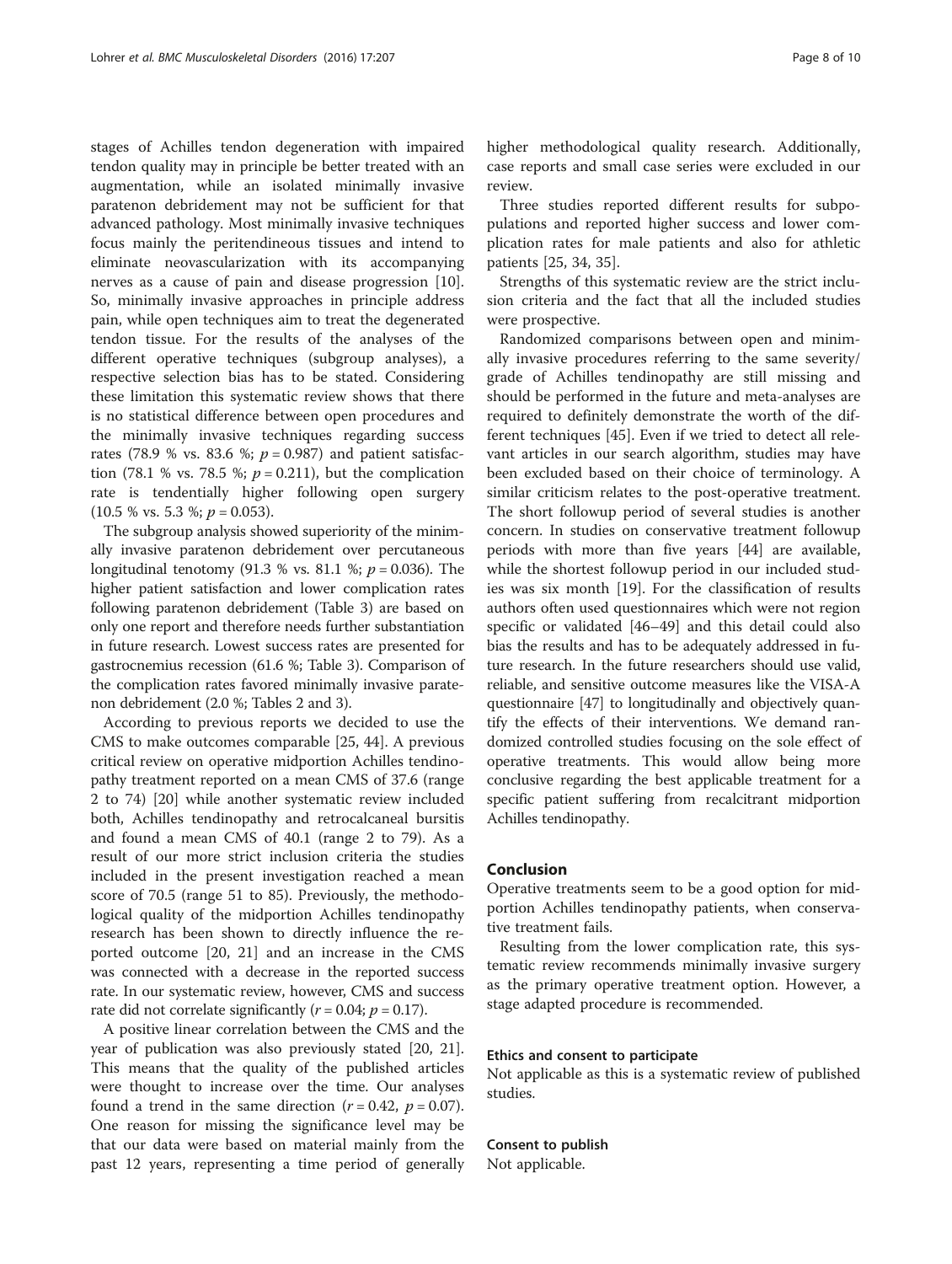# <span id="page-8-0"></span>Availability of data and materials

# All the data supporting our findings is contained within the manuscript.

#### Abbreviations

CMS: Coleman methodology scale; ESWT: Extracorporeal Shock Wave Therapy; FHL: Flexor hallucis longus; VISA-A: Victorian institute of sports assessment–Achilles tendon; Vs.: versus.

#### Competing interests

The authors declare that they have no competing interests.

#### Authors' contributions

HL conceived the study, participated in its design, performed data acquisition, interpreted the data and drafted the manuscript. SN conceived the study, participated in its design, performed data acquisition, analyzed and interpreted the data and helped to draft the manuscript. TN conceived the study, participated in its design, analyzed and interpreted the data, and helped to draft the manuscript. All authors read and approved the final manuscript

#### Acknowledgements

This paper was presented in part at the 3<sup>rd</sup> European College of Sports and Exercise Physicians conference (Frankfurt am Main/Germany) and was awarded with the Young Investigator Award.

The authors thank Dr. H. Ackermann (Institut für Biostatistik und Mathematische Modellierung, Zentrum der Gesundheitswissenschaften, Klinikum und Fachbereich Medizin der Goethe-Universität Frankfurt am Main, Germany) for his statistical support.

# Funding

No funding was obtained for this study.

#### Author details

<sup>1</sup>ESN - European Sportscare Network, Zentrum für Sportorthopädie, Borsigstrasse 2, 65205 Wiesbaden-Nordenstadt, Germany. <sup>2</sup>Department of Sport and Sport Science, University of Freiburg, Schwarzwaldstraße 175, 79117 Freiburg, Germany. <sup>3</sup>Deutsche Sporthochschule Köln, Am Sportpark Müngersdorf 6, 50933 Köln, Germany.

#### Received: 19 December 2015 Accepted: 7 May 2016 Published online: 10 May 2016

#### References

- 1. de Jonge S, van den Berq C, de Vos RJ, van der Heide HJ, Weir A, Verhaar JA, et al. Incidence of midportion Achilles tendinopathy in the general population. Br J Sports Med. 2011;45:1026–8.
- 2. Klein EE, Weil Jr L, Weil Sr LS, Fleischer AE. Body mass index and achilles tendonitis: a 10-year retrospective analysis. Foot Ankle Spec. 2013;6:276–82.
- 3. Maffulli N, Kader D. Tendinopathy of tendo achillis. J Bone Joint Surg Br. 2002;84:1–8.
- 4. Rolf C, Movin T. Etiology, histopathology, and outcome of surgery in achillodynia. Foot Ankle Int. 1997;18:565–9.
- 5. Rompe JD, Furia JP, Maffulli N. Mid-portion Achilles tendinopathy–current options for treatment. Disabil Rehabil. 2008;30:1666–76.
- 6. Scott AT, Le IL, Easley ME. Surgical strategies: noninsertional Achilles tendinopathy. Foot Ankle Int. 2008;29:759–71.
- 7. Silbernagel KG, Brorsson A, Lundberg M. The majority of patients with Achilles tendinopathy recover fully when treated with exercise alone: a 5-year follow-up. Am J Sports Med. 2011;39:607–13.
- 8. Khan KM, Cook JL, Kannus P, Maffulli N, Bonar SF. Time to abandon the "tendinitis" myth. BMJ. 2002;324:626–7.
- van Dijk CN, van Sterkenburg MN, Wiegerinck JI, Karlsson J, Maffulli N. Terminology for Achilles tendon related disorders. Knee Surg Sports Traumatol Arthrosc. 2011;19:835–41.
- 10. Longo UG, Ramamurthy C, Denaro V, Maffulli N. Minimally invasive stripping for chronic Achilles tendinopathy. Disabil Rehabil. 2008;30:1709–13.
- 11. Cook JL, Purdam CR. Is tendon pathology a continuum? A pathology model to explain the clinical presentation of load-induced tendinopathy. Br J Sports Med. 2009;43:409–16.
- 12. Magnan B, Bondi M, Pierantoni S, Samaila E. The pathogenesis of Achilles tendinopathy: a systematic review. Foot Ankle Surg. 2014;20:154–9.
- 13. Cook JL, Khan KM, Purdam C. Achilles tendinopathy. Man Ther. 2002;7:121–30.
- 14. Magnussen RA, Dunn WR, Thomson AB. Nonoperative treatment of midportion Achilles tendinopathy: a systematic review. Clin J Sport Med. 2009;19:54–64.
- 15. Roche AJ, Calder JD. Achilles tendinopathy: A review of the current concepts of treatment. Bone Joint J. 2013;95-B:1299–307.
- 16. Sussmilch-Leitch SP, Collins NJ, Bialocerkowski AE, Warden SJ, Crossley KM. Physical therapies for Achilles tendinopathy: systematic review and meta-analysis. J Foot Ankle Res. 2012;5:15.
- 17. Andres BM, Murrell GA. Treatment of tendinopathy: what works, what does not, and what is on the horizon. Clin Orthop Relat Res. 2008;466:1539–54.
- 18. Paavola M, Kannus P, Orava S, Pasanen M, Jarvinen M. Surgical treatment for chronic Achilles tendinopathy: a prospective seven month follow up study. Br J Sports Med. 2002;36:178–82.
- 19. Alfredson H, Ohberg L, Zeisig E, Lorentzon R. Treatment of midportion Achilles tendinosis: similar clinical results with US and CD-guided surgery outside the tendon and sclerosing polidocanol injections. Knee Surg Sports Traumatol Arthrosc. 2007;15:1504–9.
- 20. Tallon C, Coleman BD, Khan KM, Maffulli N. Outcome of surgery for chronic Achilles tendinopathy. A critical review. Am J Sports Med. 2001;29:315–20.
- 21. Khan WS, Malvankar S, Bhamra JS, Pengas I. Analysing the outcome of surgery for chronic Achilles tendinopathy over the last 50 years. World J Orthop. 2015;6:491–7.
- 22. Liberati A, Altman DG, Tetzlaff J, Mulrow C, Gotzsche PC, Ioannidis JP, et al. The PRISMA statement for reporting systematic reviews and meta-analyses of studies that evaluate healthcare interventions: explanation and elaboration. BMJ. 2009;339:b2700.
- 23. Coleman BD, Khan KM, Maffulli N, Cook JL, Wark JD. Studies of surgical outcome after patellar tendinopathy: clinical significance of methodological deficiencies and guidelines for future studies. Victorian Institute of Sport Tendon Study Group. Scand J Med Sci Sports. 2000;10:2–11.
- 24. Nelen G, Martens M, Burssens A. Surgical treatment of chronic Achilles tendinitis. Am J Sports Med. 1989;17:754–9.
- 25. Alfredson H. Ultrasound and Doppler-guided mini-surgery to treat midportion Achilles tendinosis: results of a large material and a randomised study comparing two scraping techniques. Br J Sports Med. 2011;45:407–10.
- 26. Pearce CJ, Carmichael J, Calder JD. Achilles tendinoscopy and plantaris tendon release and division in the treatment of non-insertional Achilles tendinopathy. Foot Ankle Surg. 2012;18:124–7.
- 27. Maffulli N, Testa V, Capasso G, Bifulco G, Binfield PM. Results of percutaneous longitudinal tenotomy for Achilles tendinopathy in middle- and long-distance runners. Am J Sports Med. 1997;25:835–40.
- 28. Maffulli N, Oliva F, Testa V, Capasso G, Del BA. Multiple percutaneous longitudinal tenotomies for chronic Achilles tendinopathy in runners: a long-term study. Am J Sports Med. 2013;41:2151–7.
- 29. Cottom JM, Hyer CF, Berlet GC, Lee TH. Flexor hallucis tendon transfer with an interference screw for chronic Achilles tendinosis: a report of 62 cases. Foot Ankle Spec. 2008;1:280–7.
- 30. Duthon VB, Lubbeke A, Duc SR, Stern R, Assal M. Noninsertional Achilles tendinopathy treated with gastrocnemius lengthening. Foot Ankle Int. 2011;32:375–9.
- 31. Gurdezi S, Kohls-Gatzoulis J, Solan MC. Results of proximal medial gastrocnemius release for Achilles tendinopathy. Foot Ankle Int. 2013;34:1364–9.
- 32. Lohrer H, Nauck T. Results of operative treatment for recalcitrant retrocalcaneal bursitis and midportion Achilles tendinopathy in athletes. Arch Orthop Trauma Surg. 2014;134:1073–81.
- 33. Lui TH. Treatment of chronic noninsertional Achilles tendinopathy with endoscopic Achilles tendon debridement and flexor hallucis longus transfer. Foot Ankle Spec. 2012;5:195–200.
- 34. Maffulli N, Testa V, Capasso G, Oliva F, Sullo A, Benazzo F, et al. Surgery for chronic Achilles tendinopathy yields worse results in nonathletic patients. Clin J Sport Med. 2006;16:123–8.
- 35. Maffulli N, Testa V, Capasso G, Oliva F, Panni AS, Longo UG, et al. Surgery for chronic Achilles tendinopathy produces worse results in women. Disabil Rehabil. 2008;30:1714–20.
- 36. Maquirriain J, Ayerza M, Costa-Paz M, Muscolo DL. Endoscopic surgery in chronic achilles tendinopathies: A preliminary report. Arthroscopy. 2002;18:298–303.
- 37. Martin RL, Manning CM, Carcia CR, Conti SF. An outcome study of chronic Achilles tendinosis after excision of the Achilles tendon and flexor hallucis longus tendon transfer. Foot Ankle Int. 2005;26:691–7.